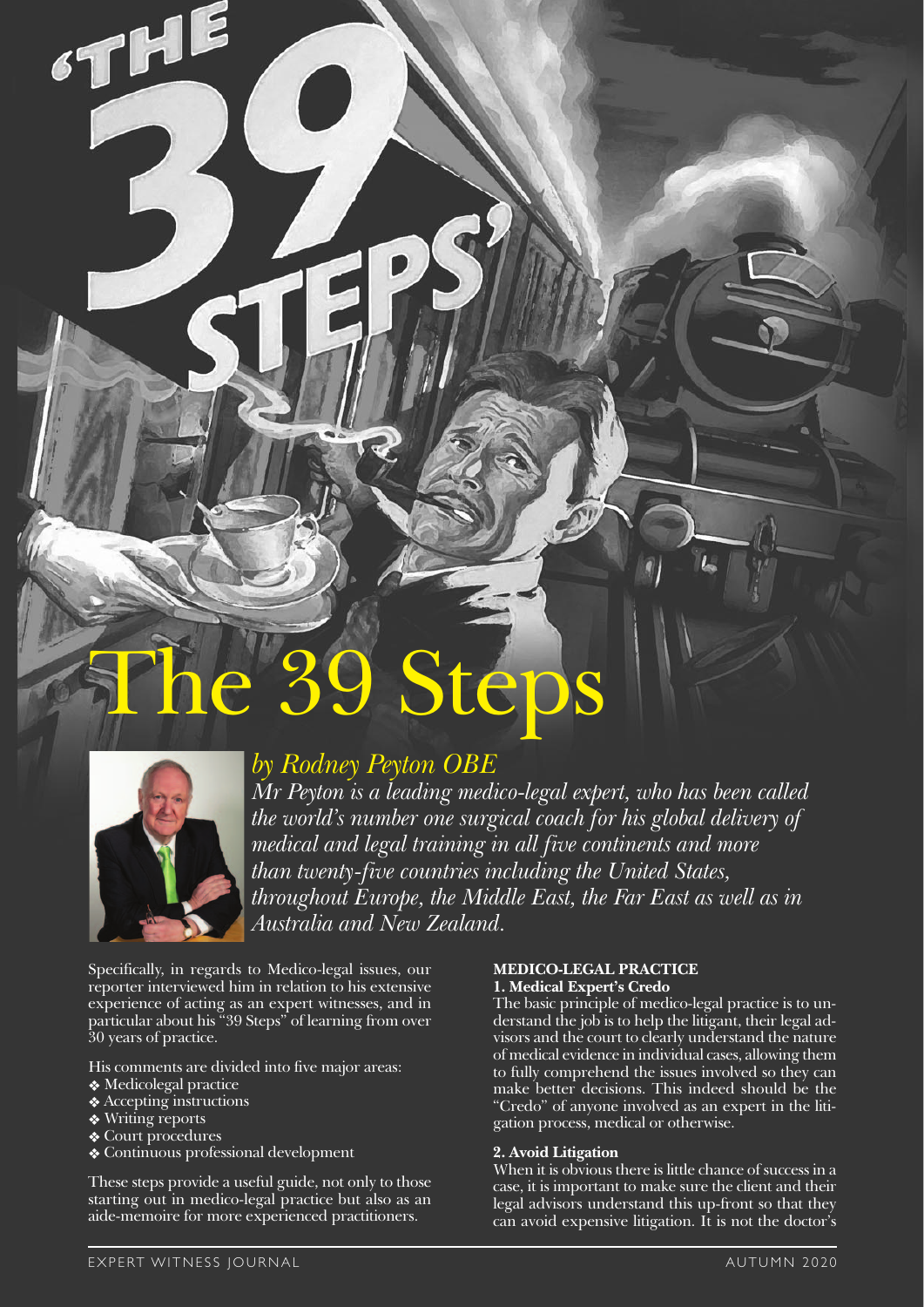duty to decide whether or not a course of action should proceed, that is a matter between the clients and their legal advisors. It can be surprising what outcome occurs in the "heat of battle" in court but a doctor would be failing in his duty if he did not give clear advice.

# **3. Manage Client's Expectations**

Remember in medicine that bad outcomes after treatment are not necessarily due to medical negligence. The client may not understand this. Even when there has been some element of the breach of duty, this may not have had prolonged effects. For instance, a scaphoid fracture may be missed initially but then properly treated with splintage after one to two weeks. If everything heals, then an outcome after one year where a client complains they feel some weakness in the wrist, on the balance of probabilities this would be due to the fact that they fractured the wrist in the first place and not because of any delay in putting them into splintage. Again, it is important that legal advisors understand this up-front so they can manage their client's expectations particularly in regard to the value of the claim.

# **4. Maintain Integrity**

At all times act with integrity. Remain independent and objective no matter which side instructs you. As an example, in personal injury cases such as "whiplash", do not be temped to vary the prognosis in similar cases, dependant on whether acting for the plaintiff or the defendant.

#### **5. Provide a bespoke CV**

Your CV should be adapted so that it is appropriate to the particular case in hand. However, do not be tempted to exaggerate your qualifications and experience, as these are generally in the public domain and can easily be checked. Your reputation is your brand, so guard it jealously.

# **6. Network**

Form professional relationships with your legal colleagues so that they learn to trust you and therefore your opinions. This can be a very personal matter. Inevitably queries will arise from claimants in relation to your reports and some may even complain if they dislike your opinion. A close professional relationship with the instructing solicitor can help to deal with such issues. Always remember your network is your net worth.

#### **7. Educational Activities**

Offer training to groups of lawyers on medico-legal issues. This allows them to talk to you face to face outside court situations and to form judgements about how you communicate and answer questions. One way of doing this is to offer one time "Learn at Lunch" seminars for small groups.

#### **8. Form Alliances**

It is important to align yourself with barristers and trial lawyers. Be available to give advice, being open and approachable. Case conferences are an excellent opportunity for them to assess you in relation to your likely strengths as an expert witness in Court and may result in them referring their instructing lawyers to you when issues arise in particular cases.

#### **9. Terms of Business**

Have a clear business contract. Instructions should form a contract so that expectations are clear on both sides. In particular, be clear about who is responsible for your fees and the timeframes involved for the production of reports and for payment.

#### **10. Cost of Reports**

Set your rates at the outset and these should not vary depending on the strength or otherwise of a particular claim. At times you will be asked to forgo your fees in particular circumstances. Make this very much an exception rather than the rule.

#### **11. Stand Out from the Crowd**

Be timely in your response to any queries from lawyers, in your production of reports and in the quality of your advice. In order to increase you practice, you must be perceived as faster, better and most efficient than your colleagues.

# **ACCEPTING INSTRUCTIONS**

#### **12. Be Clear on Instructions**

Always read your instructions carefully. Most of the time these are quite general, particularly in Personal Injury cases. In medical negligence, they are usually much more detailed and give an outline of the case as perceived by the lawyer. Whenever possible, obtain a detailed statement from the claimant in relation to their specific complaint and the timeline. Determine whether this is a general screening report, and therefore not for court purposes, a liability/causation report or a condition/prognosis report as they have different requirements and attract different costs. Make it a rule to obtain your costs prior to sending out your report or at least make sure that the lawyer is in funds. This is important in order to get paid whether or not the claimant agrees with the content. It is not unheard of for claimants to refuse to pay if the report does not favour their case and then go to another lawyer to try and obtain more favourable comments.

#### **13. Screening Reports**

In medical negligence cases, always offer a screening report in the first instance. This is less detailed than either of the others and the goal is to advise whether:

- there is likely to be a case
- not likely to be a case or

• it is not possible to determine on the basis of the evidence which has been made available.

# **14. Accepting Records**

Unless there are only a few notes, around 20-24 pages, it is best to get them in hard copy as it is easy to miss information in cases which can sometimes have more than 1000 pages. It is vitally important to have all notes paginated. There are two good reasons for this, firstly is so that you can refer to specific pages in your report and secondly occasionally, for many reasons, some pages are not contained within the notes you receive. When your copy is paginated it is clear what you have received and what you did not as extra pages will not be paginated in chronological order or be paginated separately. This may become an issue in court as to whether the expert has or has not been provided in their pack with a particular piece of information.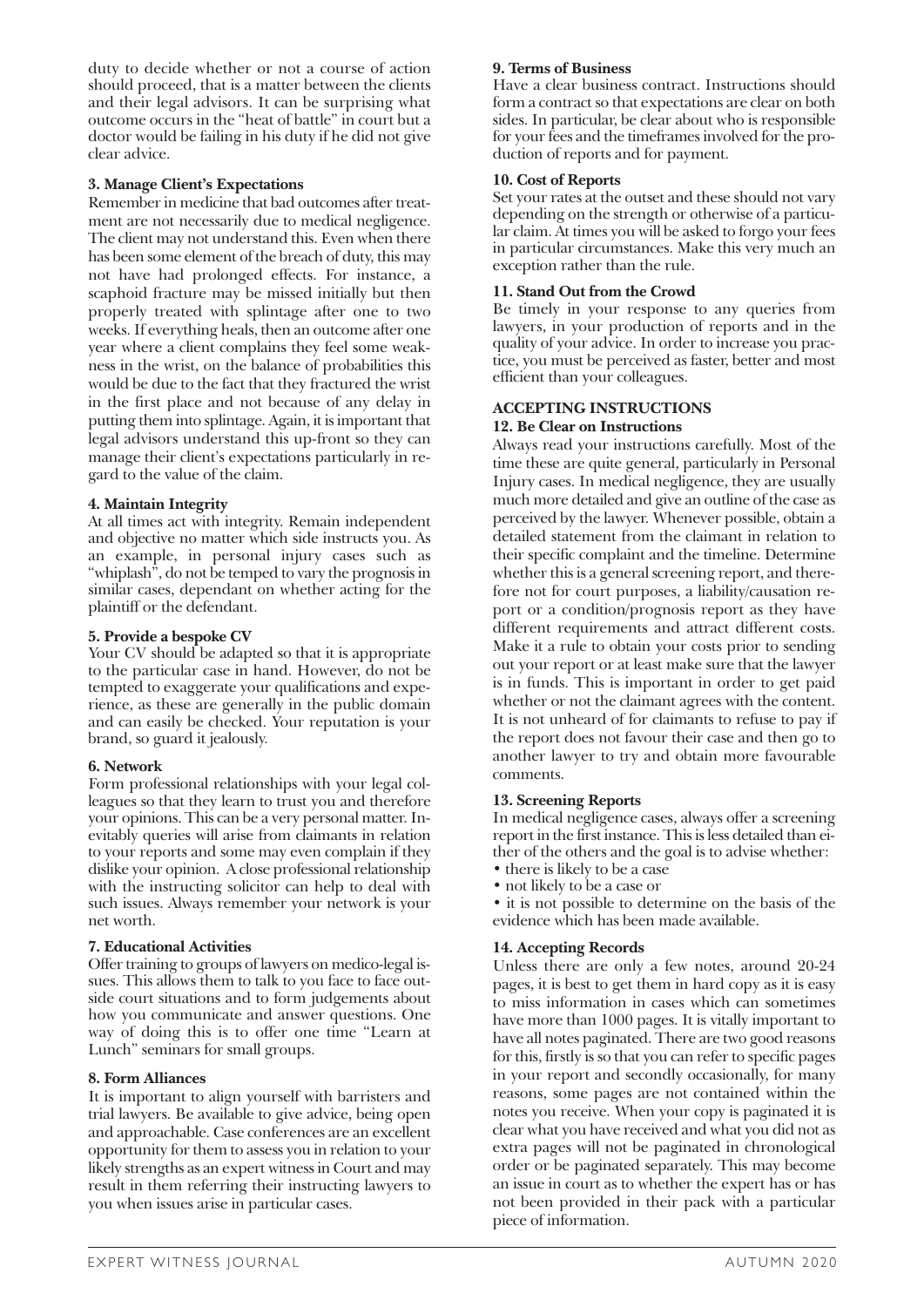#### **15. General Data Protection Regulations (GDPR)**

All notes must be kept securely. They should not be left lying around an office but locked in a filing cabinet when not in use. It is equally important to keep them securely when they are being transported, for instance to or from Court as well as ensuring that they are securely parcelled when being sent through the post. Only keep notes for as long as necessary and either destroy them or send them back to the lawyer at the earliest possible opportunity. When sending reports digitally, ensure that they are properly encrypted.

#### **WRITING REPORTS**

#### **16. All Written Communications are Discoverable**

Any oral discussions or written opinions may be discoverable and may be used in Court proceedings. Be careful about sharing initial opinions before all facts are gathered as you may have to explain any difference of opinion between what may be an initial thought and the definitive report.

#### **17. Keep Contemporaneous Notes**

Always keep any original notes so that you have a contemporaneous record of any interviews and discussions. Without notes you have limited chance to recall what exactly was said in the event of any dispute when a case comes to Court.

#### **18. Separate Fact and Opinion**

Make clear in your report what are facts, what is an opinion and your reasoning process as to how you came to any specific conclusion.

#### **19. Range of Opinion**

Remember, if the case gets to Court, there is usually a medical expert who does not fully agree, if at all, with your opinion. Understand, on most medical matters, there is a range of opinion as to the correct procedures, management of a case and the nature of informed consent. You will obviously favour your own method of working. That does not mean that others cannot reasonably disagree and manage a case differently.

#### **20. Evidence Base**

Almost always use an evidence base for your opinions. Evidence from textbooks or high quality, peer reviewed literature can easily overshadow experts who simply state "in my practice", "my experience" or "in my opinion"

#### **21. Counter Arguments**

When coming to a conclusion, always consider what counter arguments may be raised and be comfortable about how you could address them. Indeed, it is best if you can anticipate differing opinions in your original report and answer them at that time. This shows that you have considered the case from many angles, adding power and creditability to your opinion.

#### **22. Personal Bias**

Take time to reflect on your own biases. We all believe that how we set out to manage a case is the correct course of action and there is a tendency to re-inforce our thoughts by surrounding ourselves with likeminded individuals or deliberately look for an evidence base which supports our feelings, ignoring those which run counter. Be careful and critical when

reading papers and journals and particularly those purporting to be a meta-analysis of a number of papers. If authors in these papers do not point out differences of opinion, they have either not cast the net wide enough on the subject or are displaying their own bias.

#### **23. Logical Reasoning**

Three mains types of logical reasoning are deductive, inductive and abductive. Deduction argues from the general to a specific and if the generality is correct then the specific is likely to be correct. For instance, if I have a jar of white marbles and I take marbles from the jar then those marbles are liable to white. In Court terms this is res ipsa loquitur.

Inductive logic starts from the specific and works back to the general, for instance if I have five white marbles in my hand, and they came from a specific jar, then therefore all marbles in the jar are liable to be white. Of course, this may not be true and is the basis of the null hypothesis in statistical research. Be careful of papers which state the results were "nearly reached significance" they either did reach it or they did not.

Finally, there is abductive reasoning. If I have five white marbles in my hand, and there are white marbles in the jar then the marbles in my hand came from the jar. This is a very big step and yet is one of the major causes of medical mistakes where a set of symptoms are assumed to indicate a particular disease process.

#### **24. Changing Reports**

There may be occasions when you are asked to change and modify your report once presented. Be clear why you have given your opinion in the first place and, unless there is new evidence, do not alter your report. If facts emerge which do materially influence what you have said, be transparent about the situation and produce an addendum indicating why you have altered your opinion. Occasionally, if such new information has not been shared beforehand, you may be ambushed in the witness box. Should that happen, ask for a recess to consider new evidence and never try to maintain a stance which new evidence renders unlikely or even untenable.

#### **COURT PROCEDURE**

#### **25. First Impressions**

Always behave professionally and that includes dressing appropriately for the Court. No matter what your feelings are on the matter, you are there to represent your point of view as an assistant to the Court. First impressions count and your goal is to present as a professional, creditable expert.

#### **26. Remain Neutral**

Do not blatantly takes sides, always accepting that you will hold particular opinion as to the merits of the case at hand. Remember, at all times your duty is an officer of the Court and as far as possible to provide transparent, unbiased evidence.

#### **27. Servant/Leader**

When in the witness box, you are in fact educating. You should see yourself as a servant/leader and as any good teacher you must do so from the point of view of those who are learning ie the Court and other lay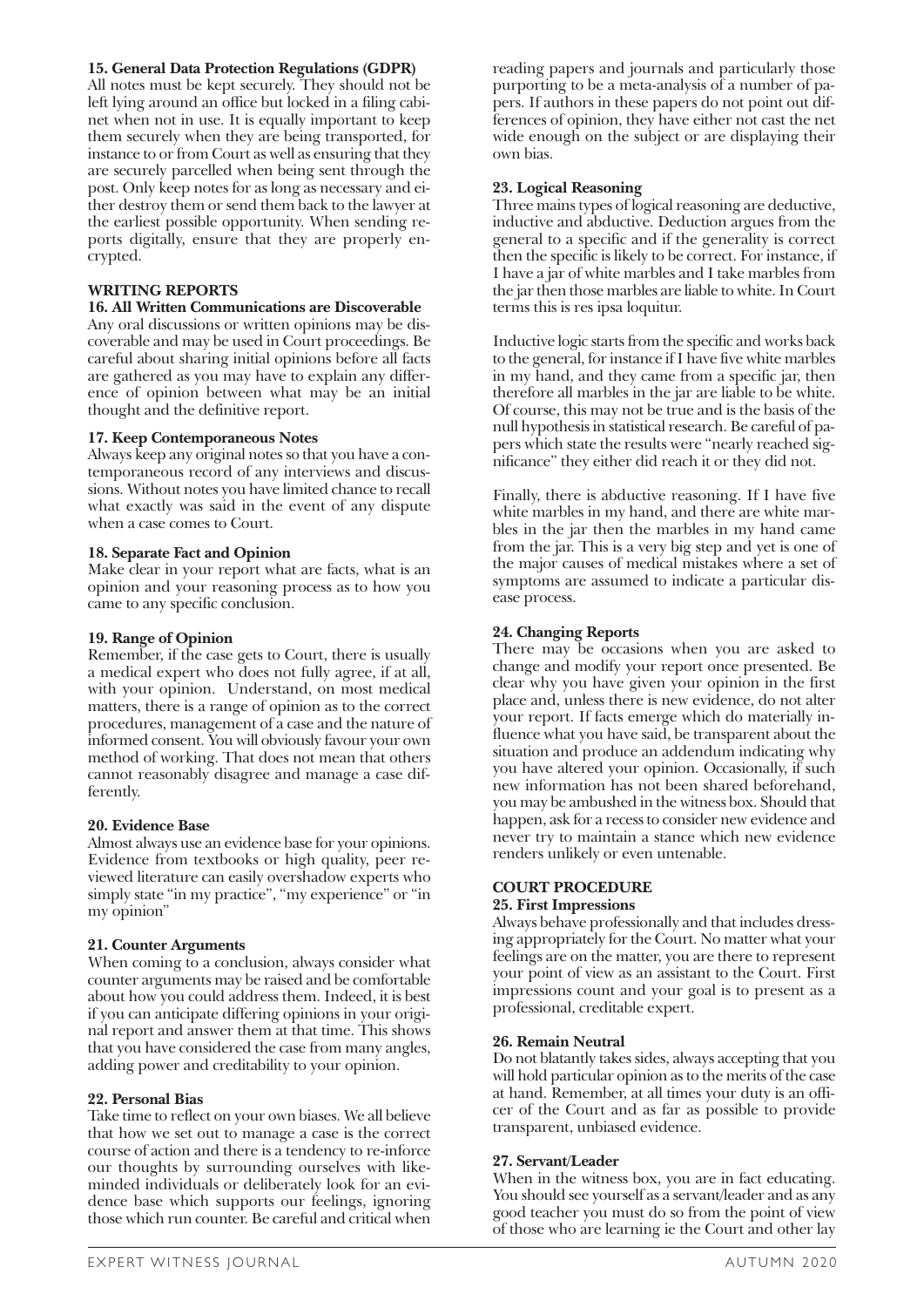people. Remember, you may be senior in your profession but, unless highly experienced in Court, you are relatively junior in relation to the Court process. It is important not to come across as overbearing.

# **28. Address the Bench**

When giving evidence, always speak directly to the judge and therefore, whether sitting or standing, tend to face the bench. Turn your head to face the barrister/trial lawyer when being asked questions or when you are asking for clarification but then turn to face the judge again in order to answer. All judges take notes, some use computers and others will wish to write. Be courteous and match your pace with the speed of the judge in recording the evidence.

# **29. Get Your Message Across**

There will be multiple different personality types among the judges, barristers and solicitors. Some want quick, short answers, others a more detailed and factually orientated response while yet others are more focused on the social and emotional aspects of the case. Try to gauge and mirror these personalities when dealing directly with them by listening carefully to their questions and matching their speed of language. Such rapport will help you get your message across and remember the decision maker is the judge.

# **30. Dealing with Cross-Examination**

Barristers and trial lawyers are trained to be adversarial in order to test the evidence on behalf of their respective clients. Their questioning, therefore, may raise the level of emotion, particularly when conducting cross-examinations and specifically with the use of the word "why". We all hate to have to justify everything we say but you must speak slowly and do not take anything personally. Answer the judge and do not get involved in a face off with a legal team. Keep calm, considering your thoughts and speak clearly and slowly to avoid any hint at being argumentative.

# **31. Keeping Emotions Under Control**

Be empathetic but not sympathetic ie understand other's emotions but do not side with them. A lot depends on the skill of the lawyers, barristers and on the attitude of the judge on the day, all of whom will have their own biases. The best way to get your opinion across is to be professional, deliberate and evidence based. Present yourself as reasonable and thoughtful, being respectful to the Court and the Court process, setting out your argument against the relevant legal tests..

# **32. Three Start Up Questions**

You may be cross-examined on absolutely everything, not just on your opinion. This can include your knowledge of the legal process. Remember the three questions which every barrister/trial lawyer utilises frequently at the beginning of an examination.

#### They are:-

• Do you know your duty to the Court, including your knowledge of the relevant legal tests?

• Are you an expert on all points on which you have given an opinion?

• Is there a range of opinion which reasonable and respectable doctors may hold?

Ensure you are clear on your answers to these before getting into the witness box.

# **33. Questions to Avoid**

Stay away from specific legal, technical and ethical issues are far as possible. Stick to your report, your stated opinions and the reasoning behind them.

#### **34. Lack of Immunity**

Remember, as a medical expert you do not have immunity when giving evidence. Adverse criticism in public can have a marked effect on your personal, private and financial life. A number of experts have found themselves on the receiving end of severe public criticism which have led to orders for costs against them, whilst others have had prison sentences imposed for perverting the course of justice, for instance by changing their report and its conclusions without reasonable cause.

#### **CONTINUING PROFESSIONAL DEVELOPMENT**

#### **35. Professional Recognition**

Make sure you have the relevant professional recognition in your specific area of expertise. In UK medical terms this will require annual appraisal and five yearly revalidation, so that your name stays on the professional register held by the General Medical Council (GMC). This can be checked at any time by both the plaintiff 's and the defendant's lawyers.

# **36. Court Etiquette**

As well as keeping up to date in your own field, you must similarly be cognisant of the requirements of the Court process in any jurisdiction in which you appear as an expert witness. This can be more arduous than it appears, for instance in the British Isles there are at least seven different jurisdictions with sometimes obvious, and at others subtle, differences in procedure. This can even include how you address the judge. Check procedures with the instructing lawyers and the barrister/trial lawyer at the earliest opportunity.

# **37. CPD Training**

Participate in specific training in medico-legal issues at least on an annual basis. There are online courses, conferences and indeed University degrees related to both medical and legal practice. Further, a medicolegal practice is a business and at least some of the CPD should be directed towards business acumen.

#### **38. Presentation Skills**

Constantly improve your presentation skills and not just in the Court situation. Offer to give talks in general and on medico-legal issues particularly from stage. Having to stand up and deliver content is one of the best methods of learning, particularly when being asked unprepared questions by members of the audience.

Writing up the salient points of anonymised medicolegal cases as case reports or blogs is another useful way of communicating with others and at the same time clarifying issues for yourself. The same is true of writing articles for magazines or editorials for appropriate journals.